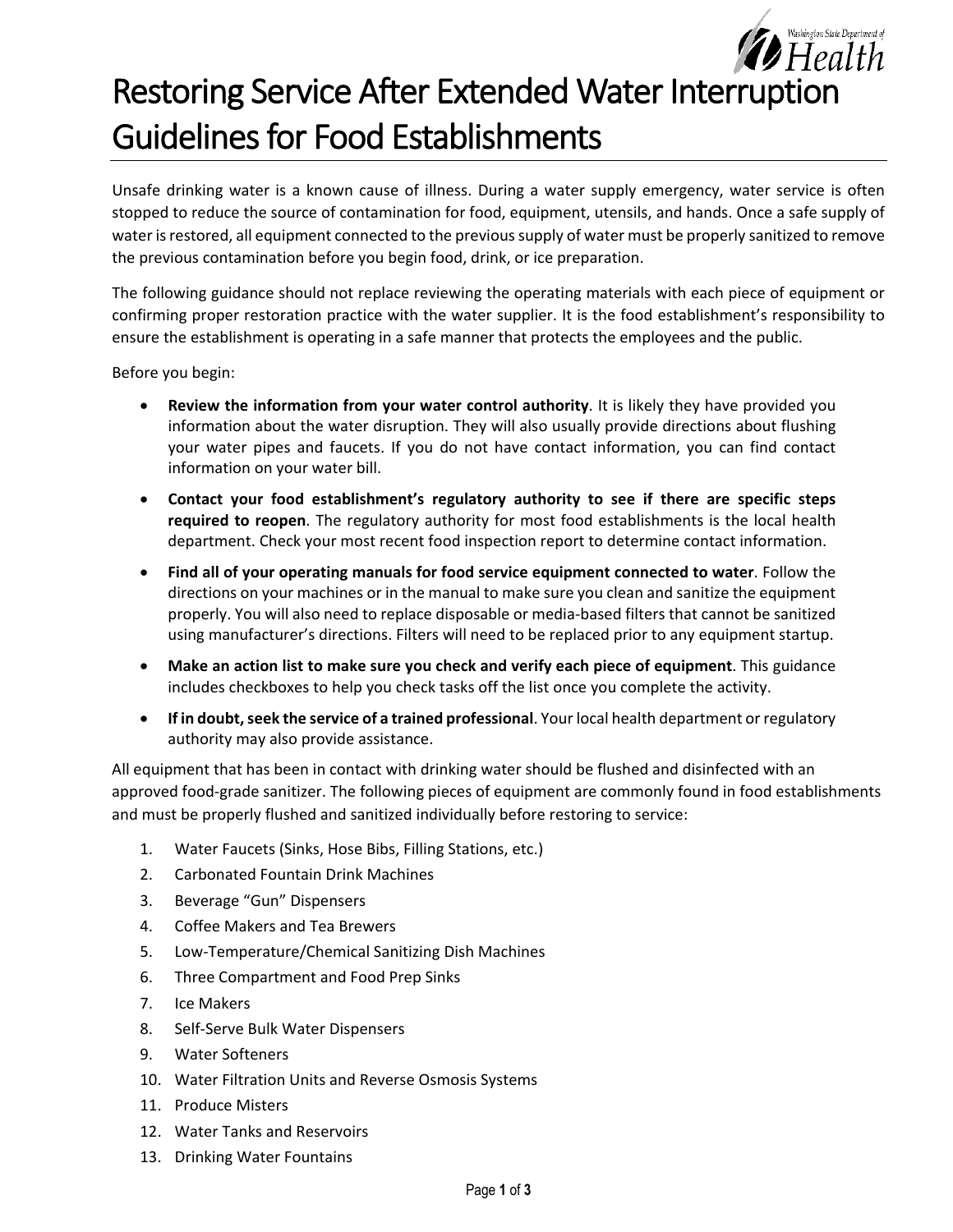# Restoring Service After Extended Water Interruption Checklist

**Cleaning and Flushing Instructions for Specific Equipment -** If there is a difference between the advice in this document and the owner's manual, follow the owner's manual.

- **1. Water Faucets** (Sinks, Hose Bibs, Filling Stations, etc.)
	- $\Box$  If applicable, disconnect your water supply from the water softener and all other treatment devices prior to flushing water lines.
	- $\Box$  Remove screens from faucets and run one cold water tap for at least 5 minutes; run all additional taps for one-minute or until the water temperature at each tap becomes colder. When flushing cold water taps, run one tap at a time. If you have a single-lever faucet, set it to run cold water first. Weather permitting, flush outdoor taps.
	- $\Box$  When cold water lines are complete, clear hot-water pipes and water heater of water. Turn on all faucets to hot water and run for 15 minutes for a 40-gallon hot water tank or 30 minutes for an 80 gallon tank.

#### **2. Carbonated Fountain Drink Machines**

- $\Box$  If you are unfamiliar with routine flushing procedures, contact your fountain drink technician for service or instructions and recommendations.
- $\Box$  Replace any water filters.
- $\Box$  Disconnect syrup connection. Run each beverage valve on each dispenser for at least 2 minutes.
- $\Box$  Remove nozzles and diffusers to wash, rinse and sanitize according to normal procedures. Note: Many manufacturer directions suggest using a sanitizing solution that is not chlorine-based.
- $\Box$  Run each beverage valve for at least 2 minutes to remove sanitizer residue. Repeat.
- $\Box$  For computerized drink mix systems, run a carbonated and a non-carbonated beverage for 2 minutes.
- $\Box$  Sanitize ice bin and ice chute, if present.
- $\Box$  Clean and sanitize exterior of unit.
- $\Box$  Run hot water down fountain machine drain to clean lines of debris or mold growth.

#### **3. Beverage "Gun" Dispensers**

- $\Box$  Run water through the line until the water becomes colder.
- $\Box$  Remove the nozzle of the bar gun and wash, rinse, sanitize all external components. (If nozzle is difficult to remove, soak in carbonated water.)
- Immerse gun and nozzle in food-grade sanitizer. Soak as directed (usually 30 seconds to 2 minutes).
- $\Box$  Reattach nozzle.
- $\Box$  Run each flavor on the gun for 10 seconds to purge any residual sanitizer.
- $\Box$  Clean and sanitize ice bin if present.

## **4. Coffee Makers/Tea Brewers**

- $\Box$  Brew and discard 4 pots of hot water per unit.
- $\Box$  Wash, rinse, and sanitize food contact surfaces.

#### **5. Low-Temperature/Chemical Sanitizing Dish Machines**

 $\Box$  Run the empty dishwasher through the wash, rinse, sanitize cycle three times to flush the water lines and ensure the machine is sanitized internally before washing equipment in it. Make sure to use test strips to ensure chemical sanitizer is at proper concentration in the machine.

#### **6. Three Compartment and Food Prep Sinks**

 $\Box$  Wash, rinse, and sanitize each basin once the water lines have been flushed.